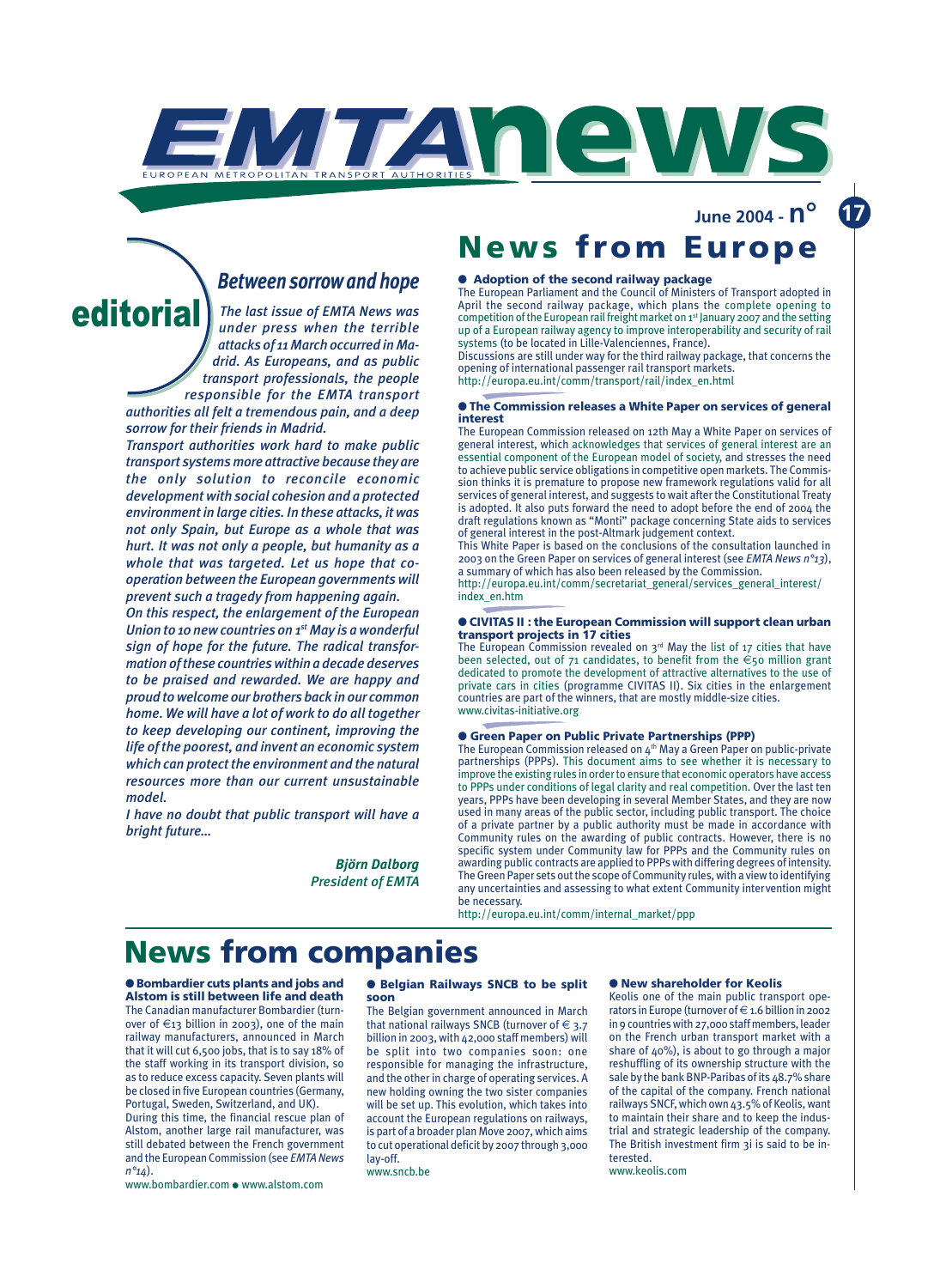# **News from the cities**

### ● **Tramways are back in BARCELONA**

34 years after the closure of the last tramway line serving the Catalan capital city, four lines of the new tramway network of Barcelona (see *EMTA News n°2*) were inaugurated in April and May. This network consists in two separate infrastructures: Trambaix, connecting Barcelona with Southern suburbs, and Trambesos, connecting Barcelona with Northen suburbs.

Trambaix, which comprises three lines (T1, T2 and T3), has a total length of 12km with 25 stops providing several connections with metro and regional trains. 15 CITADIS tramways will serve the routes, that are expected to carry 16 million passengers per year. Trambesos (line T4) consists in a 4.8km line (that will be extended by 1.7km), with 14 stations, and is expected to carry 4 million passengers during the first year of operation. Line T4 will serve the Forum of Culture facilities close to the Sea, and will enable some ambitious projects of urban renewal.

Building and operation of the lines was awarded by ATM, the regional public transport authority, to a concessionaire company called Tramvia Metropolità through a BOT (Build Operate Transfer Contract) for a 25-year period. The consortium comprises rail manufacturer Alstom, public transport operators Soler y Sauret and Connex, and two banks. The investment amounts to  $\epsilon_4$ 46 million for the two systems (€246m for Trambaix and €200m for Trambesos). www.atm-transmet.es

### ● **Towards more integrated and more reliable rail services in LONDON ?**

Heavy rail carries 42% of morning peak passengers into central London; it is a backbone of the public transport systems of the British capital city. Surveys show that Londoners make seven times more rail journeys than people in other UK cities, and that one third of all rail journeys in the country are made wholly within London. And rail travel is growing more rapidly than other modes.

The Mayor of London thinks that the current rail network is failing to meet the needs of the population (which is expected to increase by 800,000 by 2016), due to insufficient financial support and strategic direction.

London suburban rail services are indeed organised on a national basis by the Strategic Rail Authority, that grants licences to operating companies selected through tendering procedures. The Mayor of London has very little influence on the way suburban rail services are planned and delivered, or how rail fares are set. As a consequence, these services are not integrated with the other urban transport systems.

Therefore, the Mayor of London is proposing to the British government to set up a London Regional

Rail Authority under the authority of the Mayor so as to oversee the integrated planning of the London suburban rail network alongside the Tube (underground), bus and road system. The executive body of the new Authority would be Transport for London (TfL), the transport agency of the Mayor of London. It would cover the London Regional Inner Suburban area, which contains the natural starting points of inner suburban train services. Train operators' contracts with the Strategic Rail Authority would be changed to allow TfL to set fares and collect ticket revenues. The Mayor recommends an early start by setting up the new Regional Rail Authority on a "shadow" basis. www.tfl.gov.uk

### ● **Bike+Ride and integrated information in RHINE-RUHR**

VRR, the public transport authority of the German Rhine-Ruhr conurbation (7.2m inhab. on a 5,000 km2 territory), incites passengers of public transport to use bicycle to go to stations. More than 8,000 bicycles can be parked close to stations, and the number is growing very fast. A list of these Bike and Ride facilities can be downloaded from VRR's website. More and more cities are also providing some boxes so as to protect bicycles from theft and bad weather. 1,000 such boxes can already be rented by passengers with an electronic card that gives access to the box.

VRR has launched in 2003 an initiative aiming to improve and integrate the information provided by the 27 transport companies operating networks on its territory. The objective is to inform the passengers in a faster, more flexible and more personalised way about the latest news of public transport systems, whatever their company. The internet will be a key tool, but telephone call centre and more traditional devices (paper information) will also be used. Implementation is expected in 2005. www.vrr.de

### ● **STOCKHOLM will try congestion charging during one year**

The municipality of Stockholm adopted a proposal to introduce a congestion charging scheme covering the complete inner-town of the city for a 13 month trial period starting in June 2005. During this period, all car drivers entering or leaving the area between 6.30am and 6.30pm will have to pay a charge of SEK 2  $(€2.2)$  at peak time (amount reduced by half or three fourths at non-peak time). The maximum charge for a day will be SEK 6 ( $\in$  6.5). No charge will be collected during the week-end. The aim of this charge is to reduce car traffic by 15%.

SL, the public transport authority of the county of Stockholm, foresees an increase of public transport patronage by 5% at peak hours. In this context, it plans to create more than 10 new bus lines into the inner city and to increase the provision of services on existing lines. 200 articulated buses will be purchased and 300 additional bus drivers will be recruited to provide these services.The cost of public transport investment in the system, estimated at  $\in$  66 million, will be funded by the Swedish government, that will also pay for the cost of operation  $(6.35)$  million every year).

After this trial, a referendum will be held on September 2006 so as to know if the people want to keep this charge or not. www.sl.se

● **20 years of successful transport and fare integration in the region of VIENNA** VOR, the public transport authority for the region of Vienna-Eastern Austria (2.6m inhab. on 8,400 km<sup>2</sup>) will celebrate in June its 20<sup>th</sup> birthday. The first steps towards fare integration took place in 1961 with an agreement between Austrian national railways ÖBB and Wiener Linien, the public operator of urban transport systems in Vienna. This was followed by an agreement between the Austrian federal government and the three Länder (regions) of Vienna, Lower Austria and Burgenland in 1973 to share the cost of this fare integration. And in 1984, the public authorities decided to formalise their co-operation by setting up a dedicated organisation, the Verkehrsverbund Ost Region (VOR).

Since then,VOR has been successful in integrating all public transport systems of the territory, consisting in 19 transport companies operating 5 metro lines, 36 regional and suburban railway lines, 32 tramway routes and 254 bus routes. Fares are organised on 9 centric belts and segments around the core zone of Vienna. This period has seen major improvements to the provision of public transport systems, with many extensions to the regional railway network and the metro system, and a modernisation of the rolling stock.

A major reform occurred in 2002 with the withdrawal of the federal government from VOR's board of directors, where it used to have a 50% stake. VOR now comprises the Länder of Vienna (44%), Lower Austria (44%) and Burgenland (12%). Public transport systems of Vienna-Eastern Austria carried 843 million passengers in 2002 (84.5% on urban routes in Vienna operated by Wiener Linien), that is to say +20% vs 1990.The modal split of public transport increased by 5% between 1993 and 2001, and reached 34% of all trips (motorised and non-motorised) in the region, a level similar to that of private car (35%). A survey showed that only 36% of public transport users had no alternative to public transport in 2001, vs 48% in 1993, illustrating the growing attractiveness of public transport systems.

www.vor.at ● www.wienerlinien.at

## **News from other continents**

### ● **DUBAI will build the first metro of the Persian Gulf**

Dubai, one of the seven United Arab Emirates of the Persian Gulf (capital city: Abu Dhabi), has experienced a fast economic and demographic growth over the past decades.

The population jumped from 180,000 to more than one million in 2002, and could reach 3 million in 2020. Moreover, tourism is developing fast, and the city attracted 3 million visitors in 2000.

So as to avoid congestion of its road network and to invest in a modern transport system, the municipality of Dubai approved in 2003 the project to build a metro.

The network, that will be fully automatic, will consist in two lines totalling 70km and 55 stations with two transfer stations. The lines will run underground in the city centre (18km), and elsewhere on an elevated viaduct, whose design aims to provide a strong and elegant architectural landmark in the city (51km).

The major economic areas (business district, international airport, port) will be served by the system. The rolling stock fleet will consist in 100 airconditioned vehicles, that will provide sections reserved for women and children, as well as an executive first class. The aim is to attract not only the workers, mostly immigrants, who already use the bus services, but also well-off passengers. Taxi stations and park & ride facilities will be built

at key stations. 1 million passengers shall use the system every day.

Fare policies and collection systems will be integrated with the bus network operated by a municipal company. It will rely on electronic contactless technology.

The total cost of the project is estimated at  $\in$  3 billion. Operation costs ( $\in$  130 million per year), shall be covered by fare box revenues, advertisement spaces, and revenues from land development.

Preliminary surveys, carried out by the engineering company Systra, will be followed by a tendering procedure to select the consortium that will be in charge of building the system. Operations are expected to start in 2010.

http://vgn.dm.gov.ae/DMEGOV/dm-metronetwork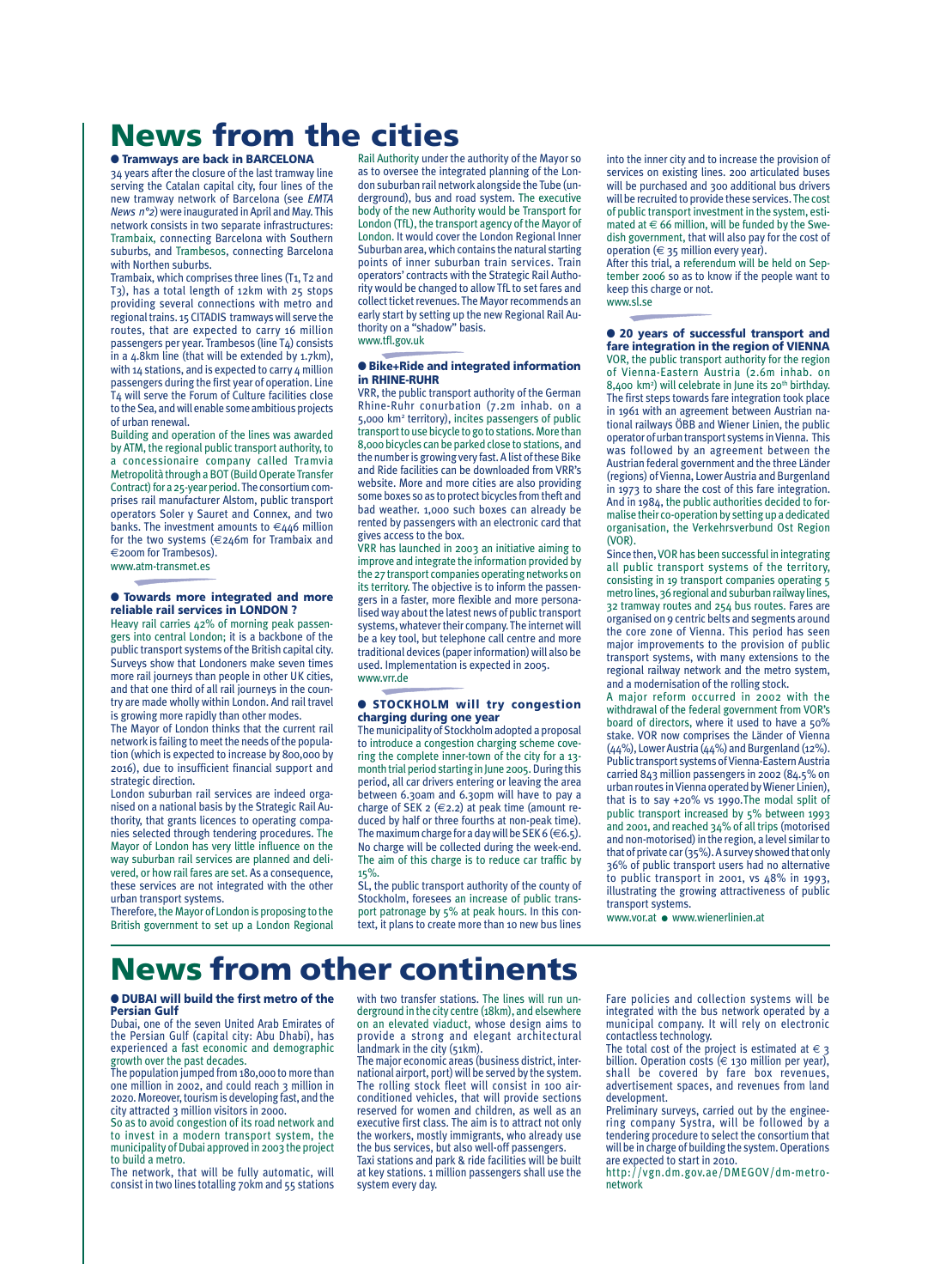# **Analysis**

### **Specific door-to-door transport systems: a necessary service for people with reduced mobility**

Specific door-to-door transport systems are a necessary service for people with reduced mobility, which is complementary to scheduled transport services. A recent EMTA review of these systems in 12 European metropolitan areas shows that they provide an attractive solution to the people who cannot use mainstream transport services. The analysis of the different policies implemented raise important questions about eligibility, price for the users, cost of operation, level of public subsidies, and modalities of operations.

People with disabilities, and generally speaking people with reduced mobility, encounter great difficulties to use public transport networks. The situation has improved recently, but some severely disabled people are still just unable to use public transport systems, and some will never be able to, however accessible mainstream services could become.

Thus severely disabled people rely on specific door-to-door services either for their whole trip, or to get access to the mainstream public transport network. The provision of such services is therefore a necessity to achieve social inclusion of people with reduced mobility.

Over the years, such services have been set up in most countries. They generally encounter a big success among the disabled population, but the needs are increasing in term of quality as well as quantity and the public authorities are facing an increase of the costs and often a need for a better efficiency.

So as to get a clearer understanding of the situation, the EMTA working group on accessibility issues reviewed the specific door-todoor transport systems in Amsterdam, Barcelona, Berlin, Bilbao, Brussels, Dublin, Genoa, Göteborg, London, Manchester, Paris-Ile-de-France, and Stuttgart.

### Organisation of services

Specific door-to-door services exist in all the metropolitan areas surveyed. They have been available for a long time in most cases (15 to 20 years, even 35 years in Göteborg). The reason for setting up these specific services was primarily the inadequacy of mainstream public transport networks to people with physical disabilities, and occasionally a law enforcement (Amsterdam, Ile de France).

Specific door-to-door transport services are usually organised and operated in co-operation with, but not within, the mainstream public transport networks (except in Brussels where services are operated by the public transport operator STIB), bearing a specific name most of the time. They are often related to the social departments of the municipalities or linked to associations of disabled people (Bilbao, Berlin).

The overall responsibility for the provision of the services falls most of the time under the City's/Region's tasks. In the territories where some co-ordination bodies bringing together different local authorities for transport issues exist ("passenger transport authorities"), these are often responsible also for door-to-door transport services (as in Manchester with Greater Manchester Passenger Transport Executive).

Services are organised and managed in various ways. Overall management of the system and information to passengers can be in the hands of public authorities (Barcelona), of specific transport companies selected through tendering procedures (Greater Manchester, Paris), or of disseminated operators without general scheme (Dublin). Operation of services is usually a responsibility of companies linked with public authorities through contracts for a limited period of time.

### Main characteristics of services provided

The area covered is usually the city and its close outskirts, and there is a maximum distance from the centre, usually 10 to 15 km when the authority responsible is a city and up to 50km when PTA is the region.

The criteria to define entitled passengers vary from severely handicapped (80% disability and above) to people simply having difficulties to use public transport. As a consequence, the number of potential beneficiaries of these specific services varies from less than 1% of the whole population in some cities (2,000 entitled persons in Barcelona) to nearly 10% in others (Manchester).

Some cities require a medical certificate to award a card enabling to use the service (Barcelona, Paris). In London, a review is under way to bring in a new definition of entitled passengers, so that the service really benefits the people who need doorto-door transport.

In Amsterdam two different services deal with different levels of disability, light and severe, and the one for severely handicapped people (VZA) has been set up on request of the disabled people themselves.

If the criterion is the difficulty to use public transport, ageing people are eligible, whether they are not if the criterion is only disability.

There is often a gap between the number of people entitled to use the service and the number of those using it (more than 70% of potential beneficiaries use the service in Genoa and Göteborg, but less than 40% in Berlin, London and Manchester).

Trips must be booked ahead of time in all

cities. The use of a specific electronic software for bookings (Taxitronix in Amsterdam, Computercab in London, TITUS in Paris) shortens procedures and optimises itineraries.

The number of trips is linked to the criteria of entitlement. The highest number of trips among the cities surveyed is reached in London and Manchester (1.3m trips in 2002), where more than 50,000 people are indeed registered to use "Dial a Ride" (London) and "Ring and Ride" (Manchester).

In Amsterdam, the Stadsmobiel service, which takes care of lightly disabled people, carries 600,000 passengers per year, whereas VZA, which was devised for more severely disabled people, carries 65,000 passengers (for 1,500 users).

The number of vehicles used for the service reflects the size of the population served and the number of entitled people (from 10 vans in Dublin to more than 200 in Berlin and Ile-de-France). Most cities use small vans with up to 8 seats or a combination of 6 seats and one wheelchair or 4 seats and 2 wheelchairs. It should be noticed that some cities choose to promote transport of people with reduced mobility by taxi rather than by specific vehicles. It is the case in London, where 4,000 taxis are accessible to Taxicard holders.

Fare policies vary a lot between the cities. Trips are free in Bilbao and Genoa. In Barcelona, fares are the same as those for mainstream public transport. In some cities, price depends on length of trips, and concessionary fares (linked to income and disability) and monthly prices are common.

Total running costs amount everywhere to several million Euros, meaning they have a real impact on public budgets. The ratio of public subsidies in total revenues varies from nearly 100% in Barcelona down to 65% in Paris-Ile de France.

The average cost of operation per trip varies between 5€ (Manchester) to more than 40 € (Göteborg).

Almost all metropolitan areas surveyed feel the need for improvements whether in terms of expanding the services, or reviewing better the needs of the users and the responses to give. There is also a strong concern for software as a help to run and manage the overall service. www.emta.com